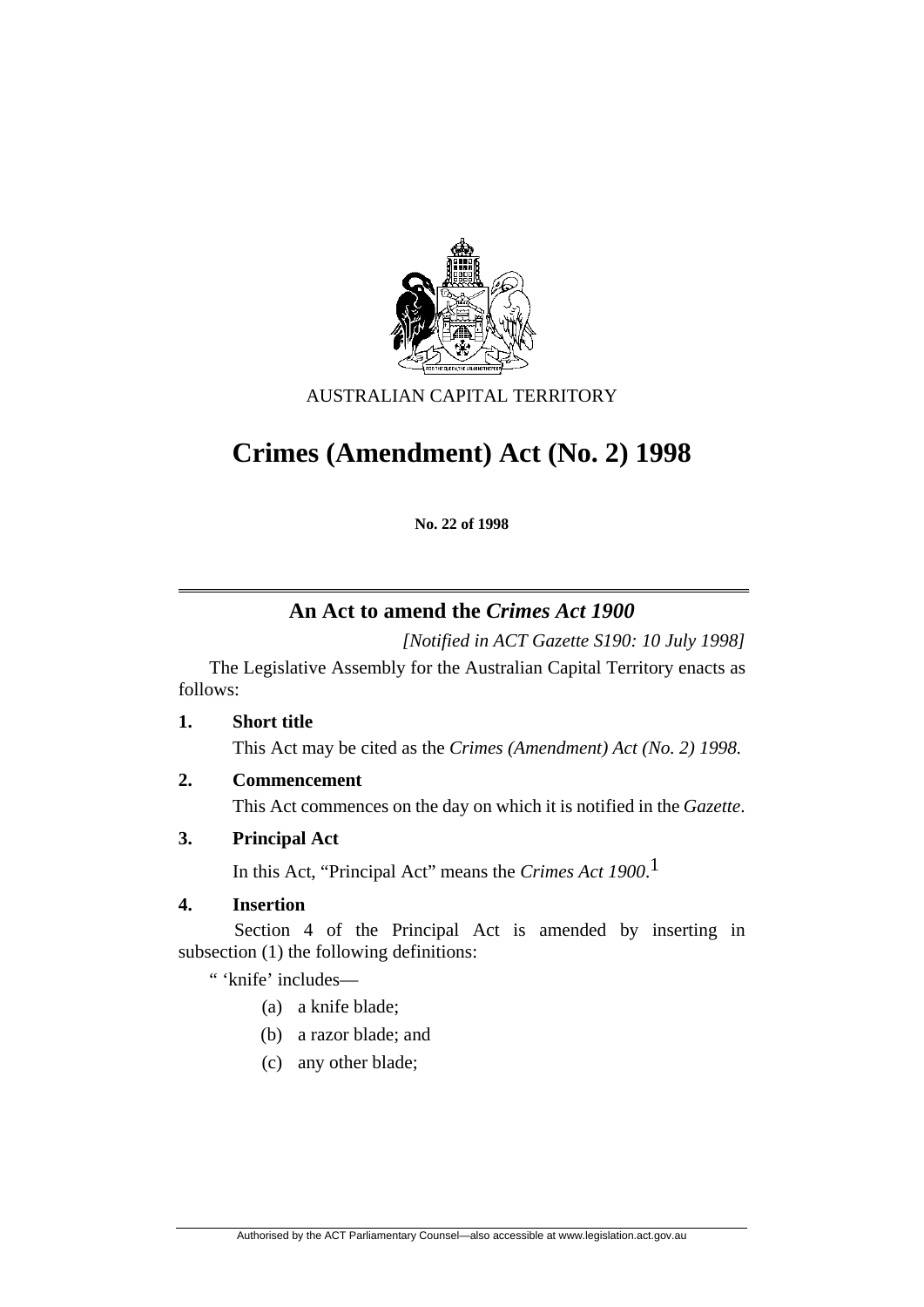but does not include a knife of a class or description excluded from this definition by the regulations;

'school' means—

- (a) a school or college established or maintained by or on behalf of the Territory; or
- (b) a school or college registered or provisionally registered under the *Education Act 1937*;".

#### **5. Insertion**

 After section 349DA of the Principal Act the following section is inserted in Division 1A of Part X:

# "349DB. **Power to conduct search of person for knife**

"(1) Subject to subsection (2), if a police officer suspects on reasonable grounds that a person who is in a public place or school has a knife in his or her possession, the police officer may—

- (a) conduct a frisk search or an ordinary search of the person; and
- (b) seize any knife found as a result of the search.

"(2) A police officer may conduct a search of a person under subsection (1) only if the police officer—

- (a) provides evidence to the person that he or she is a police officer, unless the police officer is in uniform; and
- (b) informs the person of the reason for the search.

"(3) As soon as practicable after a search has been conducted under subsection (1), the police officer who conducted the search shall record the time, location and nature of the search.".

# **6. Return of knife or thing which is seized**

 Section 349ZZD of the Principal Act is amended by inserting before subsection (1) the following subsection:

"(1A) If a knife is seized under section 349DB, the person from whom it was seized or, if that person is under 16 years of age, his or her parent or guardian is entitled to have the knife returned if—

- (a) a prosecution for an offence under section 495 in respect of that knife has not been commenced before the end of 60 days after the seizure; or
- (b) a prosecution for an offence under section 495 in respect of that knife has been commenced before the end of 60 days after the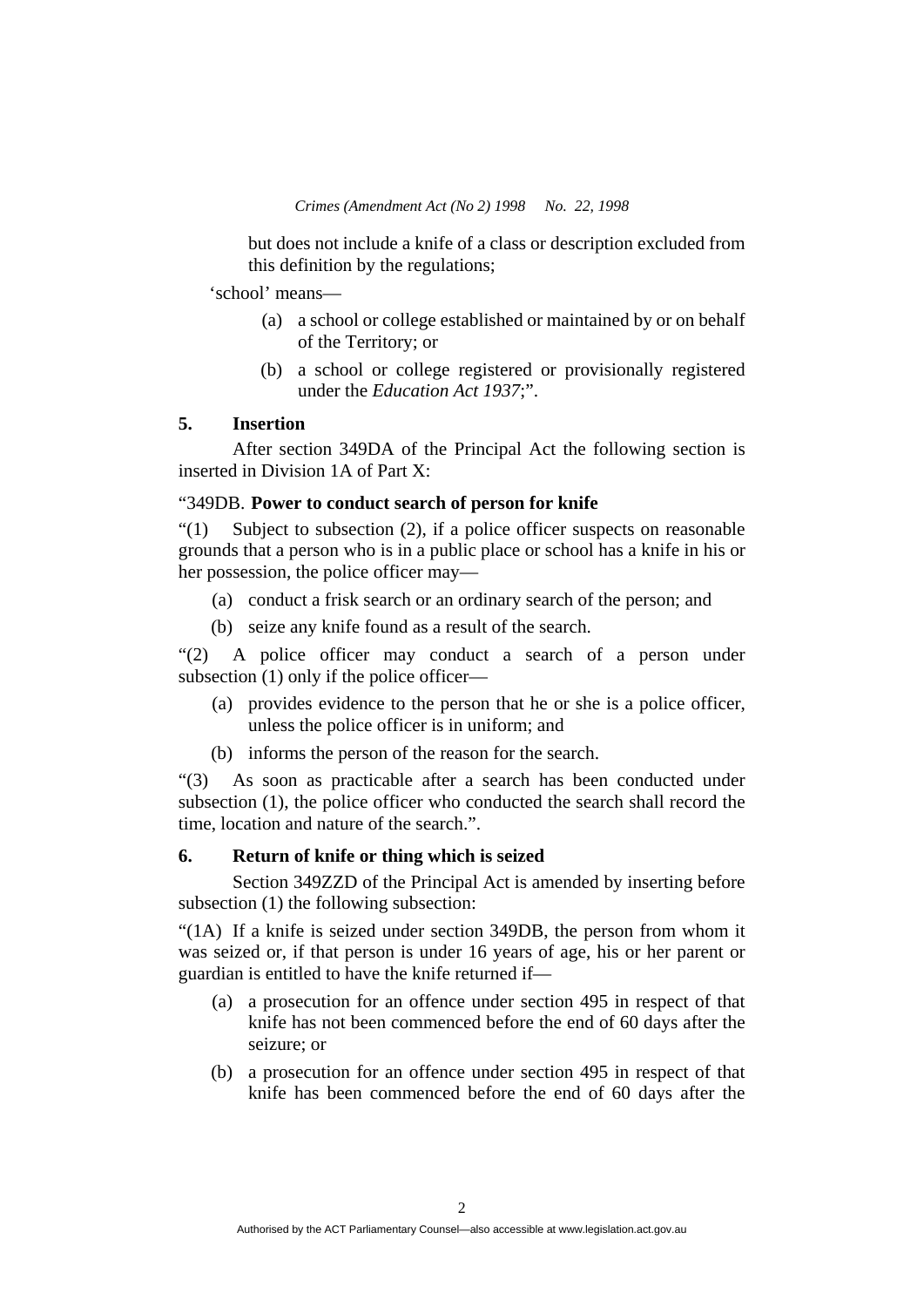*Crimes (Amendment Act (No 2) 1998 No. 22, 1998* 

seizure and the prosecution (and any appeal to a court in relation to that prosecution) has been completed without the knife having been forfeited under section 349ZZH.".

# **7. Insertion**

 After section 349ZZG of the Principal Act the following section is inserted:

# "349ZZH. **Forfeiture of knife**

"(1) A knife that has been seized under section 349DB shall be forfeited to the Territory where the person from whom the knife was seized—

- (a) was convicted of an offence under section 495 in respect of that knife; or
- (b) was charged with an offence under section 495 in respect of that knife that was dealt with under section 556A.

"(2) If there are reasonable grounds for believing that the person who was in possession of a knife forfeited under subsection (1) was the owner of the knife, it may be destroyed or disposed of in such manner as the Commissioner of Police directs.

"(3) If there are reasonable grounds for believing that the person who was in possession of a knife forfeited under subsection (1) was not the owner of the knife, it may be destroyed or disposed of in such manner as the Commissioner of Police directs if—

- (a) 6 months have elapsed since the person was found guilty of an offence under section 495 in relation to the knife; and
- (b) reasonable attempts have been made to ascertain the whereabouts of the owner of the knife.".

# **8. Insertion**

 After section 494 of the Principal Act the following sections are inserted:

# "495. **Possession of knife in public place or school**

"(1) A person shall not, without reasonable excuse, have a knife in his or her possession in a public place or school.

Penalty: 10 penalty units or imprisonment for 6 months.

"(2) Without limiting what may constitute a reasonable excuse, it is a reasonable excuse for a person to have a knife in his or her possession in a public place or school if—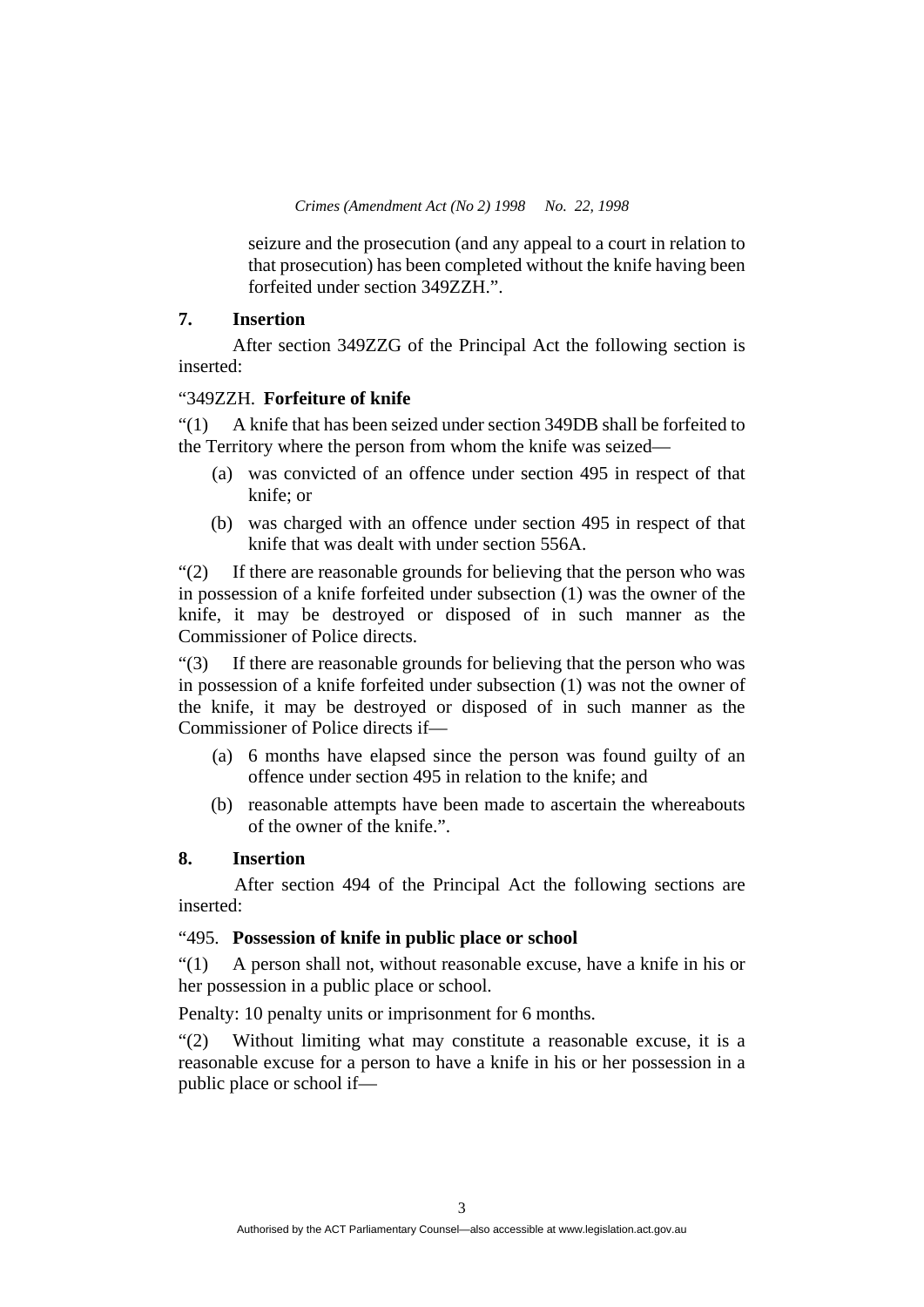- (a) the possession is necessary or reasonable for, or for a purpose incidental to—
	- (i) the lawful pursuit of the person's occupation;
	- (ii) the preparation or consumption of food;
	- (iii) participation in a lawful entertainment, recreation or sport;
	- (iv) the exhibition of knives for retail or other trade purposes;
	- (v) an organised exhibition by knife collectors;
	- (vi) the wearing of an official uniform; or
	- (vii) religious purposes; or
- (b) the possession is of a prescribed kind.

"(3) It is not a reasonable excuse for a person to have a knife in his or her possession in a public place or school solely for the purpose of self-defence or the defence of another person.

# "496. **Sale of knife to person under 16**

"(1) A person shall not sell a knife to a person under the age of 16 years.

Penalty: 10 penalty units or imprisonment for 6 months.

"(2) In this section—

'sell' includes—

- (a) barter or exchange;
- (b) offer or expose for sale, barter or exchange;
- (c) supply, or offer to supply, in circumstances in which the supplier derives, or would derive, a direct or indirect pecuniary benefit; and
- (d) supply, or offer to supply, gratuitously but with a view to gaining or maintaining custom, or otherwise with a view to commercial gain.".